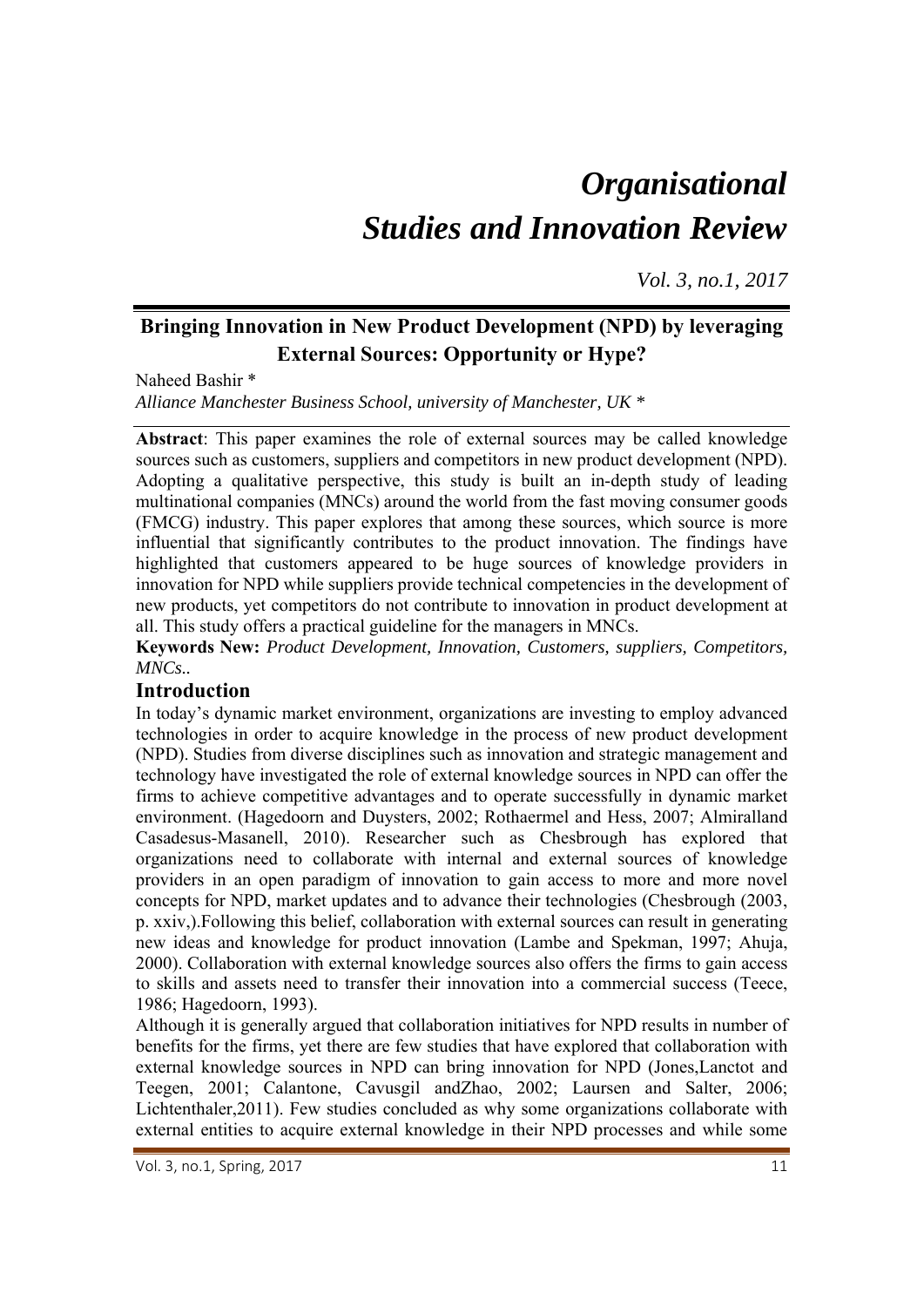other organizations believe in their inbound innovation structure. Following this perspective, there is a research gap to explore further that collaboration with external entities actually bring innovation and why organizations need to focus on collaboration with external entities to acquire complementary knowledge' (Knudsen (2007, p. 135). The main objective of this research study is to fill the above mentioned research gap. This

study employs a qualitative approach to explore as why organizations should collaborate with external knowledge sources in NPD and among chosen external knowledge entities which appears to be the most influential external knowledge entity in NPD to contribute to innovation significantly (Barney, 1991).

The article is outlined as follows: the next section offers a theoretical foundation of the study. The third part explains the methodology applied to carry this study. The fourth section presents the findings followed by discussion and implications. The article closes with limitations and future research.

#### **Theoretical Foundation**

A growing number of research studies suggest that organizations are increasingly enhancing their external connections in order to make themselves a part of a network that is filled with significant knowledge sources and information (Teece, 1992). These networks are substantial in a context that they offer a variety of knowledge specifically in those of the areas where an organization's own resources appeared to be insufficient (Leonard-Barton, 1992), and are supposed to be organisable in an efficient manner with enhanced speed and less cost, risks associated to the NPD (Vanhaverbeke, Duystersand Noorderhaven, 2002). These external knowledge sources support the organizations to accelerate their NPD processes and survive successfully in volatile market environment with a dynamic pace (Faems, Van Looy and Debackere, 2005; Knudsen, 2007; Laursen and Salter, 2006).

Reviews of the existing literature suggest a number of potential external knowledge sources for organizations that need to utilize them – customers, suppliers, competitors, and social network sites -as potential external knowledge sources for NPD processes.

*Customers* are regarded as the most substantial sources of knowledge for the organizations whenever organizations decide about NPD. Collaboration with customers for NPD processes has been discussed in literature and it has been explored by number of research studies that involving customers in the NPD processes effects positively on NPD processes. The fundamental reason of this positive impact is that because customers provide the key input to the organizations in the form of new ideas and also offer creative solutions to the NPD (Urban and Von Hippel, 1988).Organizations that grasp a better understanding about the needs of their customers develop the capacity to quickly sense the emerging market trends (Li and Calantone, 1998). Customer's contribution during funnel process of NPD can lessen the problems such as poor design (Knudsen, 2007) and poorly predicted market introductions (Tether, 2002; Belderbos et al., 2004).Consequently, customer's involvement in the process of NPD also results in product innovations (Souder, Buisson and Garrett, 1997; Brockhoff,2003) and increases the chances of that NPD would embrace a tremendous success.

*Suppliers-* Studies suggest that collaboration with suppliers in NPD process results in a significant developments in regard to product operations and product performance (Lawson, Peterson, Cousins, and Handfield, 2009: Peterson, Handfield and Ragatz, 2005; Wynstra, Von Corswant, and Wetzel's, 2010). Involving suppliers in NPD includes from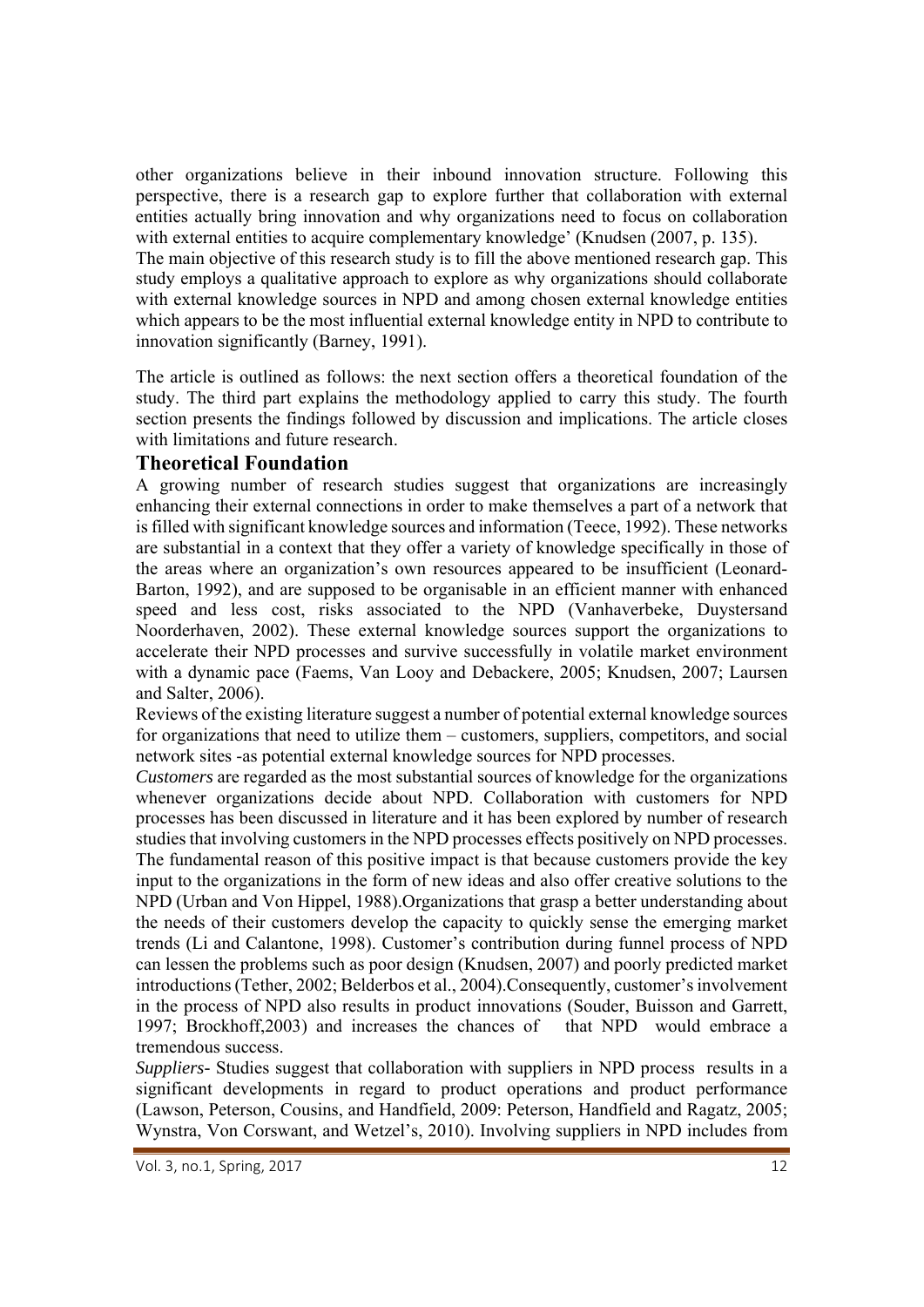a simple consultation about NPD technical aspects to fully determined design responsibility related to different components, assembly processes and systems. The prevailing view about supplier's involvement in NPD suggest that suppliers' involvement impacts very good results on NPD performances such as reduction in cost associated to the material and project, less time in product development, an increased material quality, enhanced product functional quality and manufacturability with reduced production cost and also grants an easy access to supplier's technology (Handfield, Ragatz, Petersen, and Monczka, 1999; Lau, Tang, and Yam, 2010; Ragatz et al., 1997). Because suppliers possess specialized knowledge and competencies, they can be a source of valuable input into NPD in the form of contribution of their innovative ideas, critical technologies, and in addition they can also make a stronger bond of their relationships with their clients (Håkansson and Eriksson, 1993).

*Competitors* are also a huge knowledge resource in NPD processes. Involving competitors in NPD processes can facilitate the organizations to acquire additional complimentary knowledge resources and embed with their own to obtain synergic results, to speed up the abilities of product development with less time and costs which is advantageous for both the organizations in the longer run (Belderbos ,Carree and Lokshin, 2004; Tsai, 2009). Competitor's collaboration offer numerous advantages: organization can gain a benchmark in their own technological fields, to increase the organization's access to the process of differentiation where organizations can visibly make themselves and their products differentiated in more innovative way (Linn, 1994).Researcher such as Tether (2002) states that competitor's collaboration enables competitors to look for those areas that need a more balanced strengths to develop together a unique range of new products rather than to imitate the other firms' strengths. Moreover, competitors' involvement in NPD is beneficial for both the organizations in a context that both the involved parties can employ a range of standards in markets, they can compete against the third-party competitors successfully, they can gain a competitive edge and can influence in the regulatory atmosphere standard (Perks and Easton, 2000).

Building on the above discussion, this study focuses on collaboration with external sources such as customers, suppliers and competitors in NPD with the objective to explore the most significant knowledge sources that contribute more effectively to bring innovation in NPD processes.

#### **Methodology**

#### **Research Approach**

In order to answer the proposed research question, we have focused on obtaining the meaningful insights as how linkages with some external sources can bring innovation for NPD. We have employed a qualitative approach to conduct the present study, to collect the data and analysis.

#### **Data Collection**

The data for this study were gathered over a period of around eight months (September 2015- April 2016). To obtain in-depth insights on how external linkages can bring innovation in NPD, we have selected five big multinational corporations (MNCs) in the fast consuming goods (FMCG) industry. These firms were chosen as they were observed to be frequently engaged in NPD processes and according to the nature of the study. We have chosen the managers as unit of analysis who were tasked with carrying the NPD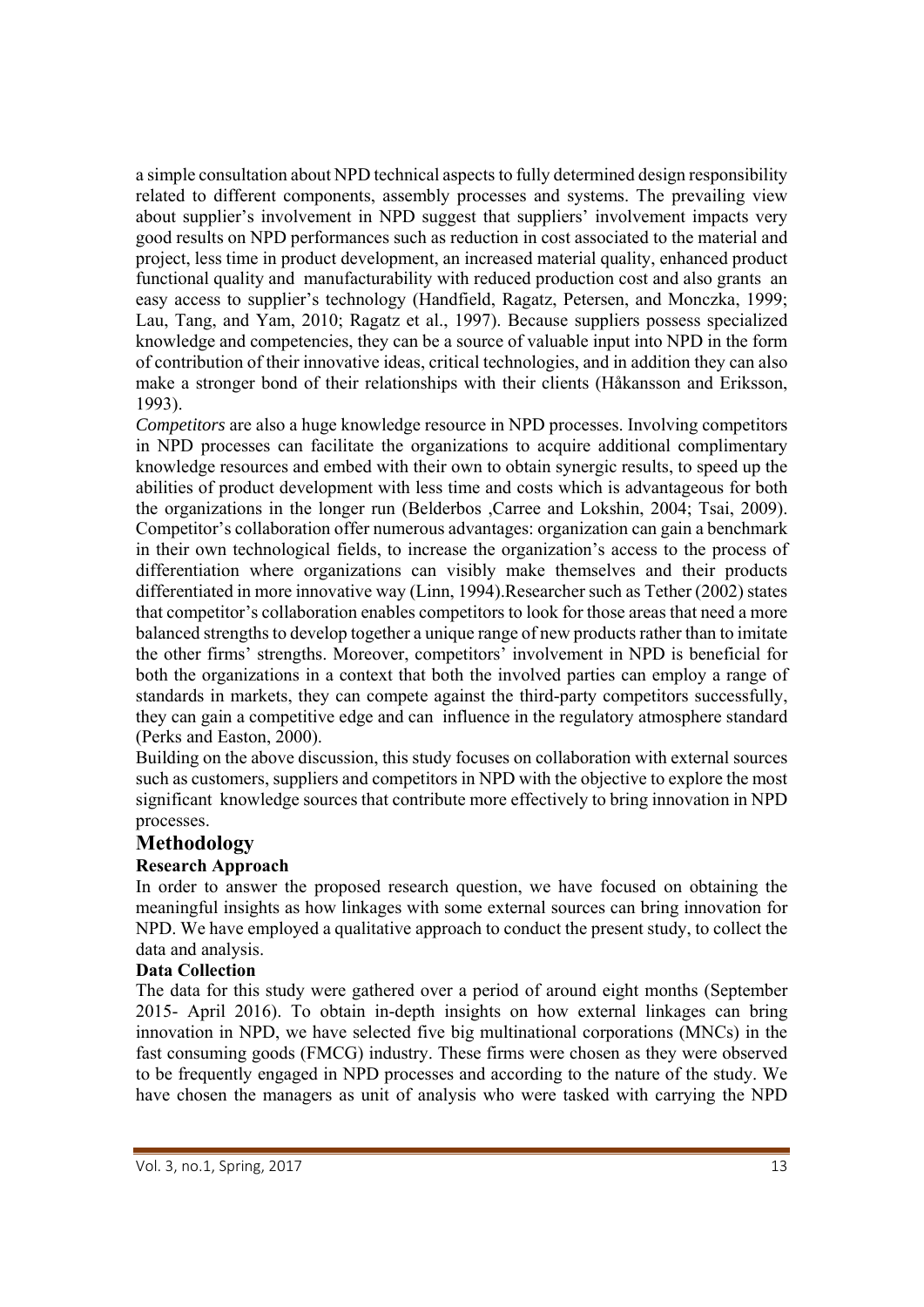projects, product research, planning and development and marketing. In total twenty seven semi-structured interviews were conducted with the managers of five leading MNCs. **Data Analysis**

 The recorded data were analyzed with the help of thematic analysis. The data were analyzed in three phases: descriptive coding (first-phase classification), in this stage we found related items and assigned the codes based on described phenomena. Second, interpretive coding (second-phase themes), at this stage descriptive codes were grouped with shared characteristics and meanings and assigned interpretive codes. Finally, we identified overreaching themes (aggregate dimension). See Figure 1



 *Figure 1: Conceptual Model* 

#### **Results and Discussion**

In this study, we have attempted to examine that linking with external sources can impact on the product innovation. We have empirically tested our findings by utilizing and analyzing twenty seven semi-structured interviews from FMCG industry. Our findings indicate that organizations collaborate with customers, suppliers and competitors to bring the innovation in their NPD process and that can also be regarded as external sources of knowledge for bringing innovation (Atuahene-Gima and KO, 2001).

Communicating with customers can support the firms about the emerging technologies may require for innovations in future products (Cleven and Brettel, 2011). Suppliers are also observed to be a source of external information for innovation. Collaboration with suppliers may assist the firms in enhancing the quality and supply time with reduced cost and improved product design for NPD (Ragatz, Handfield and Petersen, 2002; Song and Thieme, 2009) yet our results suggest that collaboration with suppliers can facilitate the firms in increasing and improving the quality of their existing products and processes, but suppliers are not found to produce substantial insights need for product innovation (Cleven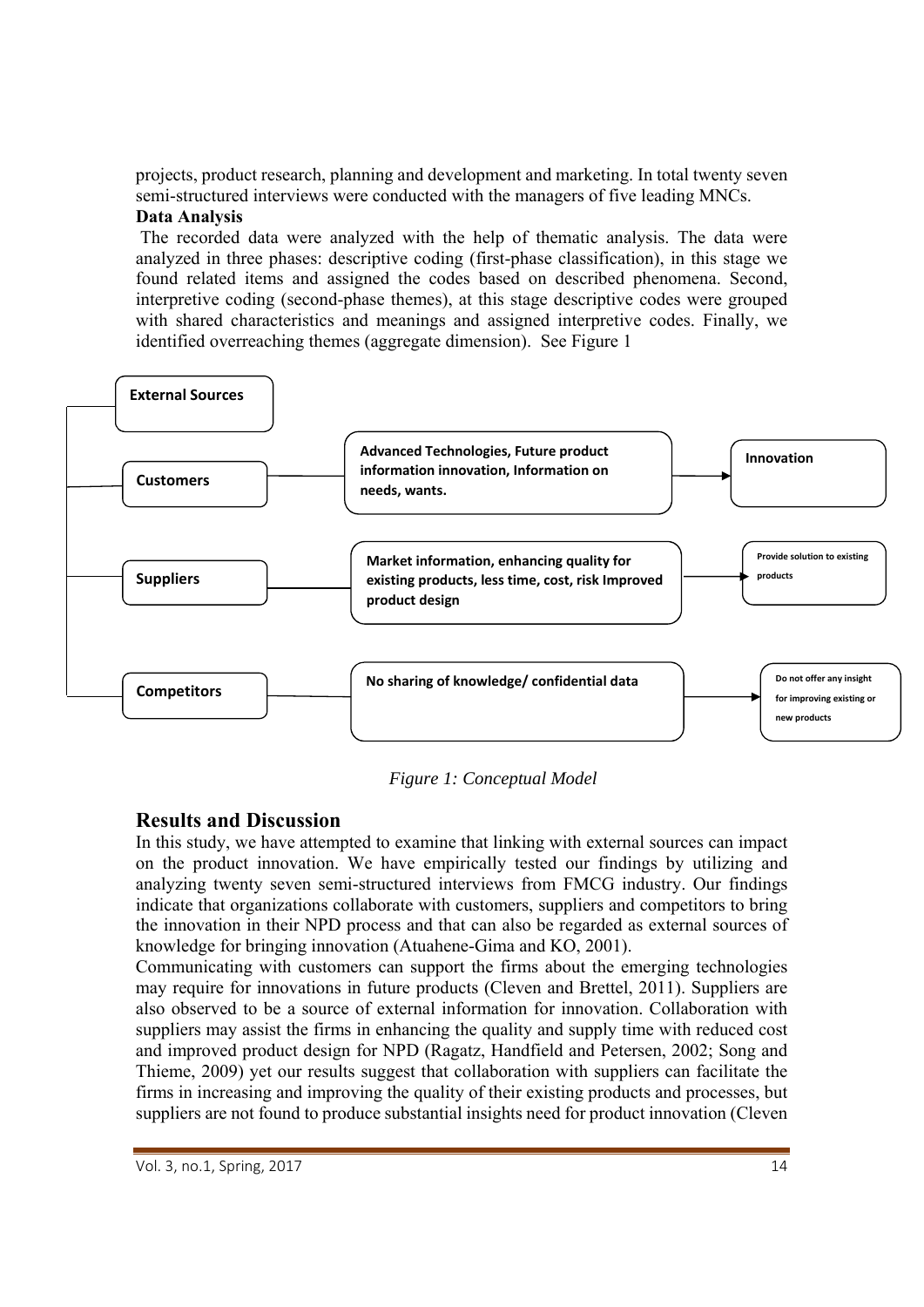and Brettel, 2011). However, competitors were appeared not to be a contributor in product innovation, thus, emphasizes the need for further exploration on the phenomena (Cleven and Brettel, 2011).

Our findings indicate that firms consider customers the most significant external knowledge source and collaborate with them for NPD (Bercovitz and Feldman, 2007; Tetherand Tajar, 2008; Song and Thieme, 2009). Results indicate that collaboration with customers substantially offer insights for NPD processes, thus, confirming that customers are the most important source of knowledge for NPD projects in the organizations. Researchers such as Von Hippel (1986) Souder, Buisson and Garrett, 1997; Gruner and Homburg, 2000) have also explored the similar results in their studies. According to Beckhoff (2003), customer's involvement in NPD processes helps the organizations to deeply grasp their needs and preferences and manufacture the products that best fit with their needs and requirements, thus, this collaboration reduces the insufficiencies associated to the products and make the NPD processes more efficient. Customers are appeared to be the strongest influential factor in bringing innovation for NPD process, thus, customer's collaboration can help determine the firms in manufacturing the new products with more innovation, less time, cost and risk (Knudsen, 2007).

Supplier's collaboration also observed to have positive impact on NPD processes. Suppliers are investigated as the second influential source to contribute to NPD process in a context that they are primary source of improving the quality of their own products and also as they possess a huge volume of technological knowledge in their own specialist realms, so collaboration with them offer an opportunity to the organizations to increase the quality of their products by utilizing supplier's best available technologies and ascertain that the concepts for new products will produce an innovative new product (Primo and Amundson, 2002).In addition, collaboration with suppliers is favourable in developing long-term mutual relationships which are often connected with geographic proximity, (Wasti and Liker, 1997).Thus, collaboration with suppliers can be an external knowledge source that can assist organizations to enhance their NPD processes, yet there is a need for the firms to create the strategies for the protection of their confidential knowledge while collaborating with suppliers in NPD processes and to avoid dependency on suppliers (Doz, 1996).

While collaboration with customers, suppliers for bringing innovation impacts positively on NPD processes, our findings indicate that collaboration with competitors does not appear to be a source of innovation for NPD processes. In fact, this may produce a risk while involving competitors in collaboration for NPD innovation and such collaboration can be exceptional that might develop for some cases (e.g., Miotti and Sach-wald, 2003).

#### **References**

Ahuja, G. (2000) The Duality of Collaboration: Inducements and Opportunities in the Formationof Interfirm Linkages. *Strategic Management Journal*, 21, 317–43.

Almirall, E. and Casadesus-Masanell, R. (2010).Open versus Closed Innovation: A Model of Discoveryad Divergence. *Academy of Management Review,* 35, 27–47.

Atuahene-Gima, K. 2001. An exploratory analysis of the impact of market orientation on new product performance: A contingency approach. *Journal of Product Innovation Management* 12 (4): 275 93.

Belderbos, R., Carree, M. and Lokshin, B. (2004) Cooperative R&D and Firm Performance. Research Policy, 33, 1477–92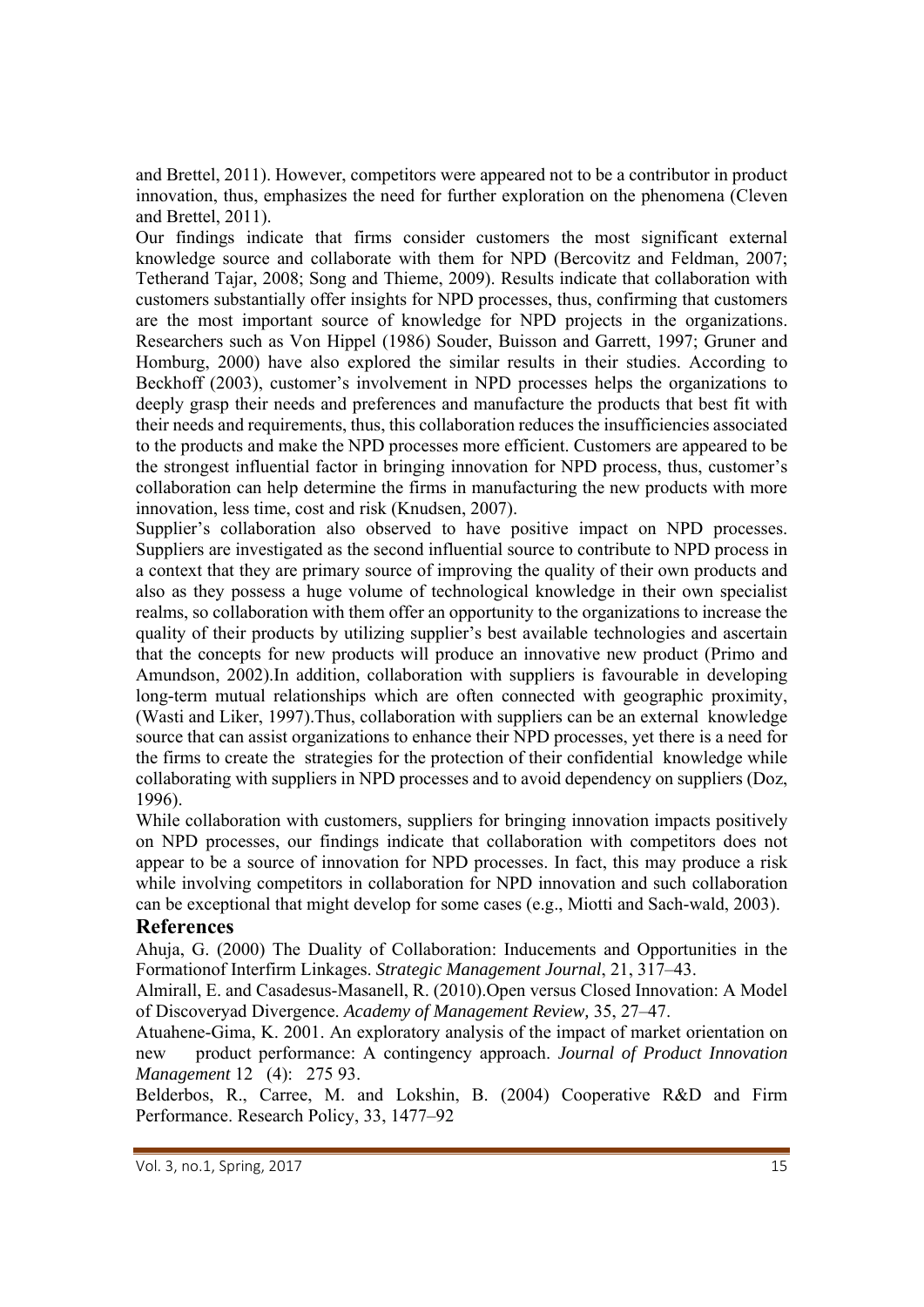Bercovitz, J.E.L. and Feldman, M.P. (2007) Fishing Upstream: Firm Innovation Strategy and University Research Alliances. Research Policy, 36, 930–48.

Brockhoff, K. (2003) Customers' Perspectives of Involvement in New Product Development. *International Journal of Technology Management*, 26, 464–81.

Calantone, R.J., Cavusgil, S.T. and Zhao, Y. (2002) Learning Orientation, Firm Innovation Capability,and Firm Performance. *Industrial Marketing Management*,31, 515–24

Chesbrough, H.W. (2003) The Era of Open Innovation.MIT Sloan Management Review, 44, 35–41.

Cleven J.Nina & Brettel Malte ,(2011) "Innovation Culture, Collaboration with External Partners and NPD Performance" Blackwell publishing ltd Volume No 20 No 4, 2011

Doz, Y.L. (1996) The Evolution of Cooperation inStrategic Alliances: Initial Conditions or Learning Processes? *Strategic Management Journal*, 17, 55–83.

Faems, D., Van Looy, B. and Debackere, K. (2005) Inter organizational Collaboration and Innovation: Toward a Portfolio Approach. *Journal of Product Innovation Management*, 22, 238–50.

Gruner, K.E. and Homburg, C. (2000) Does Customer Interaction Enhance New Product Success? *Journal of Business Research*, 49, 1–14.

Handfield, R. B., G. L. Ragatz, K. J. Petersen, and R. M. Monczka. 1999. Involving suppliers in new product development. *California Management Review* 42 (1): 59–82.

Hagedoorn, J. (1993) Understanding the Rationaleof Strategic Technology Partnering: Interorganizational Modes of Cooperation and Sectoral Differences. *Strategic Management Journal*, 14,371–385.

Hagedoorn, J. and Duysters, G. (2002) ExternalSources of Innovative Capabilities: The Preferencesfor Strategic Alliances or Mergers and Acquisitions. *Journal of Management Studies*, 39,167–88.

Håkansson, H. and Eriksson, A.-K. (1993) Getting Innovations Out of Supplier Networks. *Journal of Business-to-Business Marketing*, 1, 3–16.

Jones, G.K., Lanctot, A. and Teegen, H.J. (2001) Determinants and Performance Impacts of ExternalTechnology Acquisition. *Journal of BusinessVenturing*, 16, 255–83.

Knudsen, M.P. (2007) The Relative Importanceof Interfirm Relationships and Knowledge TransferforNewProduct Development Success. *Journal of Product Innovation Management*, 24, 117–38.

Lambe, C.J. and Spekman, R.E. (1997) Alliances,External Technology Acquisition, and Discontinuous Technological Change. *Journal of Product Innovation Management*, 14,  $102-16.$ 

Laursen, K. and Salter, A. (2006) Open for Innovation: The Role of Openness in Explaining InnovationPerformance among UK ManufacturingFirms. *Strategic Management Journal*, 27, 131–50.

Lau, A. K. W., E. Tang, and R. C. M. Yam. 2010. Effects of supplier and customer integration on product innovation and performance: Empirical evidence in Hong Kong manufacturers. *Journal of Product Innovation Management* 27 (5): 761–77.

Lawson, B.,K. j.Peterson, P.D. Cousins, and R.B.Handfield.(2009).Knowledge sharing in interorganizational product development teams; The effect of formal and informal socialization mechanisms. *Journal of product Innovation Management* 26 (2); 156-72.

Lichtenthaler, U. (2011) Open Innovation: PastResearch, Current Debates, and Future Directions.*Academy of Management Perspectives*, 25,75–93.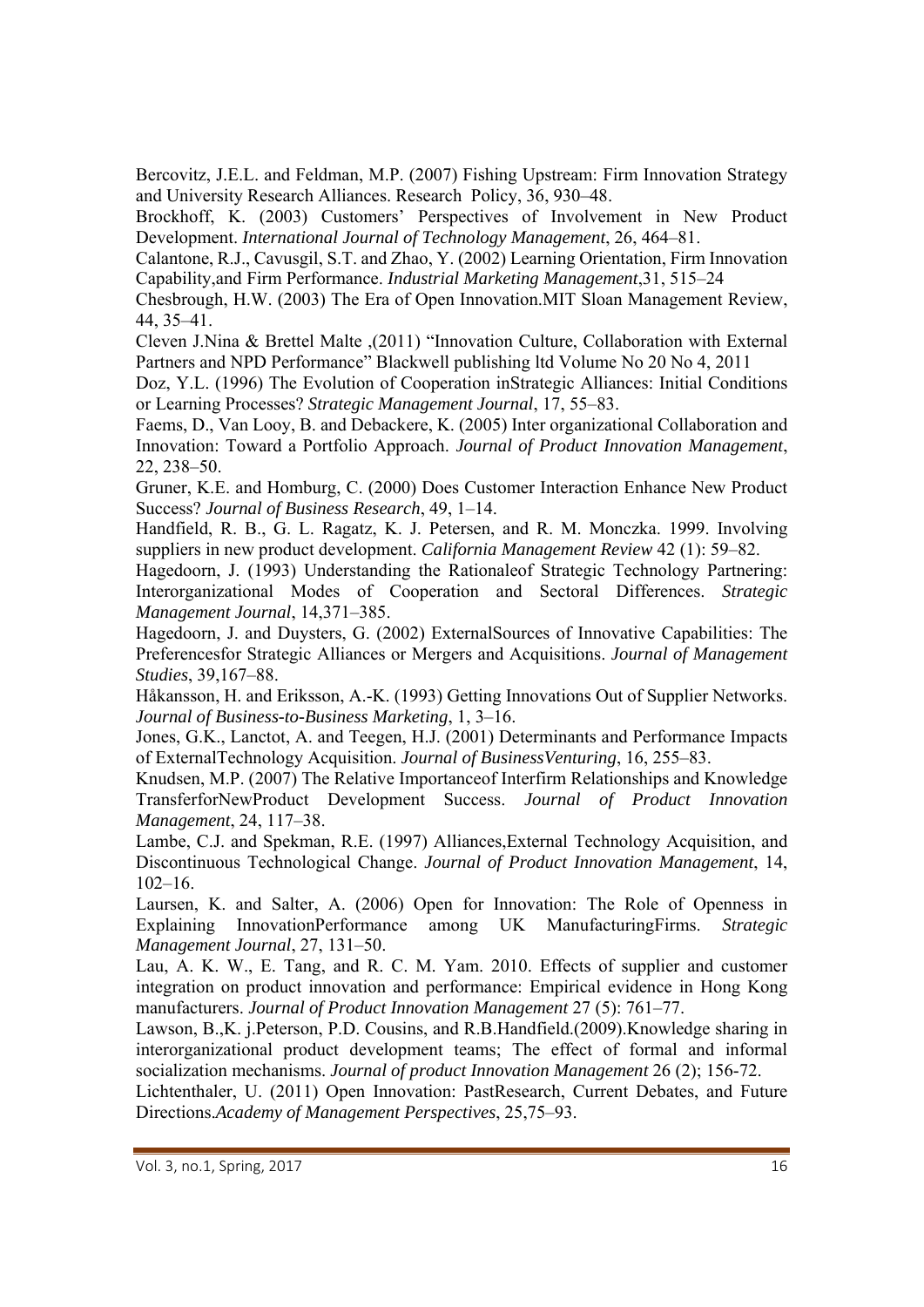Li, T. and Clantone, R.J. (1998) The Impact of Market Knowledge Competence on New Product Advantage: Conceptualization and Empirical Examination. *Journal of Marketing*, 62, 13–29.

Linn, T.A. (1994) Learning from the Competition. *Journal of Accountancy*, 177, 43–46.

Leonard-Barton, D. (1992) Core Capabilities and Core Rigidities: A Paradox in Managing New Product Development. *Strategic Management Journal*, 13, 111–25.

Miotti, L. and Sachwald, F. (2003) Co-operative R&D: Why and with Whom? An Integrated Framework of Analysis. Research Policy, 32, 1481–99.

Perks, H. and Easton, G. (2000) Strategic Alliances: Partner as Customer. *Industrial Marketing Management*, 29, 327–38.

Petersen, K. J., R. B. Handfield, and G. L. Ragatz. 2005. Supplier integration into new product development: Coordinating product, process and supply chain design. *Journal of Operations Management* 23 (4): 371– 88

Primo, M.A.M. and Amundson, S.D. (2002) An Exploratory Study of the Effects of Supplier Relationships on New Product Development Outcomes. *Journal of Operations Management*, 20, 33–52.

Ragatz, G.L., Handfield, R.B. and Scannell, T.V. (1997) Success Factors for Integrating Suppliers into New Product Development. *Journal of Product Innovation Management*, 14, 190–202.

Ragatz, G.L., Handfield, R.B. and Petersen, K.J. (2002) Benefits Associated with Supplier Integration into New Product Development under Conditions of Technology Uncertainty. *Journal of Business Research*, 55, 389–400.

Rothaermel, F.T. and Hess, A.M. (2007) BuildingDynamic Capabilities: Innovation Driven by Individual-, Firm-, and Network-Level Effects. Organization Science, 18, 898– 921.

Song, M. and Thieme, J. (2009) The Role of Suppliersin Market Intelligence Gathering for Radical andIncremental Innovation. *Journal of Product Innovation Management*, 26, 43– 57.

Souder, W.E., Buisson, D. and Garrett, T. (1997) Success through Customer-Driven New Product Development: A Comparison of US and New Zealand Small Entrepreneurial High Technology Firms. *Journal of Product Innovation Management*, 14, 459–72.

Tsai, K.H. (2009) Collaborative Networks and Product Innovation Performance: Toward a Contingency Perspective. Research Policy, 38, 765–78.

Teece, D.J. (1986) Profiting from Technological Innovation: Implications for Integration, Collaboration,Licensing, and Public Policy. In Essays in Technology Management and Policy: Selected Papersof David J. Teece.World Scientific, Hackensack, NJ.

Teece, D.J. (1992) Competition, Cooperation, and Innovation – Organizational Arrangements for Regimes of Rapid Technological Progress. *Journalof Economic Behavior & Organization*, 18, 1–25.

Tether, B.S. (2002) Who Co-operates for Innovation, and Why: An Empirical Analysis. *Research Policy*, 31, 947–67.

Tether, B.S. and Tajar, A. (2008) Beyond Industry–University Links: Sourcing Knowledge for Innovation from Consultants, Private Research Organisations and the Public Science-Base. Research Policy, 37, 1079–95.